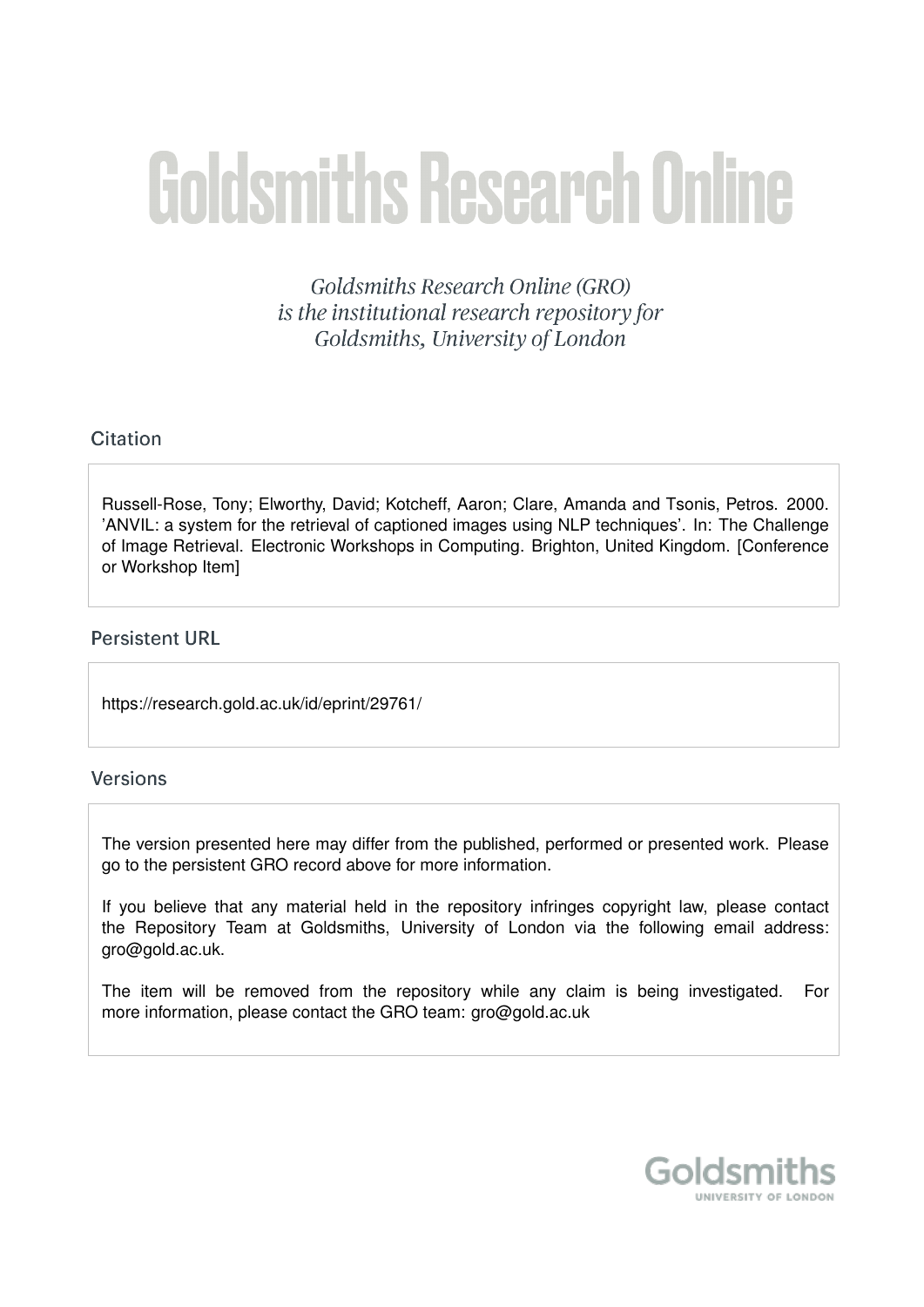# **ANVIL: a System for the Retrieval of Captioned Images using NLP Techniques**

Tony Rose, David Elworthy, Aaron Kotcheff and Amanda Clare

Canon Research Centre Europe Guildford, Surrey

## Petros Tsonis

Dept. of Computing Science, University of Glasgow Scotland

## **Abstract**

ANVIL is a system designed for the retrieval of images annotated with short captions. It uses NLP techniques to extract dependency structures from captions and queries, and then applies a robust matching algorithm to recursively explore and compare them. There are currently two main interfaces to ANVIL: a list-based display and a 2D spatial layout that allows users to interact with and navigate between similar images.

ANVIL was designed to operate as part of a publicly accessible, WWW-based image retrieval server. Consequently, product-level engineering standards were required. This paper examines both the research aspects of the system and also looks at some of the design and evaluation issues.

# **1 Introduction**

A fundamental aim of many Information Retrieval (IR) systems is to match a user's statement of their information need with the contents of a document collection. Since queries and documents are often predominantly textual, it seems reasonable to suggest that interpretation of their underlying linguistic structure would be beneficial. However, in practice, this has rarely proved to be the case [1].

One notable exception is the Intermezzo system [2], in which NLP techniques were applied to the retrieval of images that had been annotated with short captions. This system returned a precision of around 90% for 50 queries on a 500,000-image database. This result would tend to indicate that the combination of a short caption (as opposed to a larger document) with some control over its content (as opposed to minimal editorial control over large document collections) may facilitate the application of specific NLP techniques to improve the retrieval process. This paper, and the ANVIL image retrieval system it describes, constitutes a further investigation of this hypothesis.

## **1.1 Design Goals**

ANVIL is designed for the retrieval of captioned images, using fast and accurate natural language techniques. As with Intermezzo, we use a database of images with phrasal captions, their length ranging from 1 to 20 words (mean = ~9 words). Some examples are as follows:

```
Golden columns reaching up towards a deep blue sky
Blue surface covered in stippled yellow paint
Big Ben, London
```
However, unlike Intermezzo, rather than trying to identify compound terms to use in the indexing process, we apply a lightweight parse to the captions and queries and then attempt to measure their similarity by comparing the analysed structures. ANVIL uses a finite-state parser that extracts dependency relations that are then recursively compared and assigned a score for the match based on their similarity. This process is combined with keyword matching to produce an overall score upon which the output ranking is based.

ANVIL was designed to operate primarily as a WWW-based image retrieval server, accessible via a number of user interface clients. However, a standalone variant has also been developed, accessible as a command line executable program. The results of an example query to this version is shown below (with some elementary reformatting for clarity):

```
Query = 'camera with a lens'
```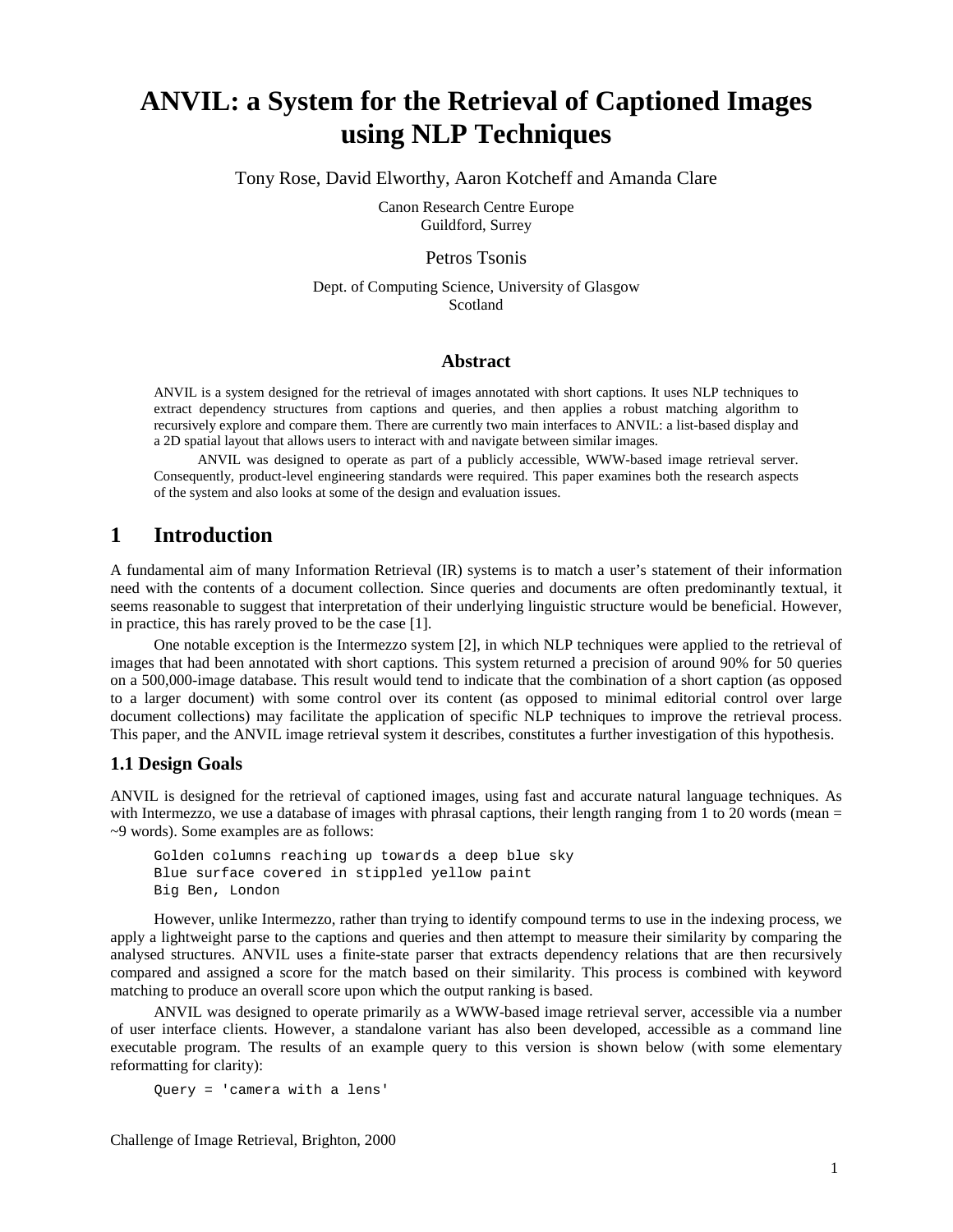```
3 results:
SCORE CAPTION
===== =======
1.0 black SLR camera, with zoom lens, on a white surface.
0.5 Canon camera, magnifying lens and fashion magazine on grey ridge surface.
0.1 an astronaut floating within a space craft, showing the on-board cameras.
```
The implementation work was done in collaboration with a Japanese development team within another part of Canon. Consequently, ANVIL had to be designed to support both Japanese and English language input. This required the language-specific components to be designed with clear interfaces to rest of the system, and to be modular, to facilitate replacement or modification should support for other languages become necessary.

# **2. Overview of ANVIL**

The overall design of ANVIL is shown in Figure 1. There are two paths through ANVIL, one for each type of input (caption or query). In the case of captions, the pre-processor reads the input via a character stream and returns a set of 'analyses', each of which consists of a set of tokens augmented with lexical information. The analyses are then parsed to identify the phrase bracketing and modification relationships between the tokens. Finally, the caption, analyses and parse information are then stored in the database.



**Figure 1: The overall ANVIL architecture**

In the case of a query, the processing is somewhat more complex. As with captions, the input is first preprocessed and parsed. However, following pre-processing, the content words are now identified and used to perform a lookup of the caption database to identify a set of initial candidates for keyword matching. A number of standard keyword-based IR techniques are applied in this process, which provides the first set of match scores to be used in ranking the output. This is followed by phrase matching, in which the dependency structures of the query and the candidate captions are compared. This produces the second set of match scores that are used in ranking the output. Finally, the two sets of match scores are combined in the output component. Output is provided in the form of an XML-like data stream suitable for interpretation and display by a range of user interface clients (e.g. those of Section 6).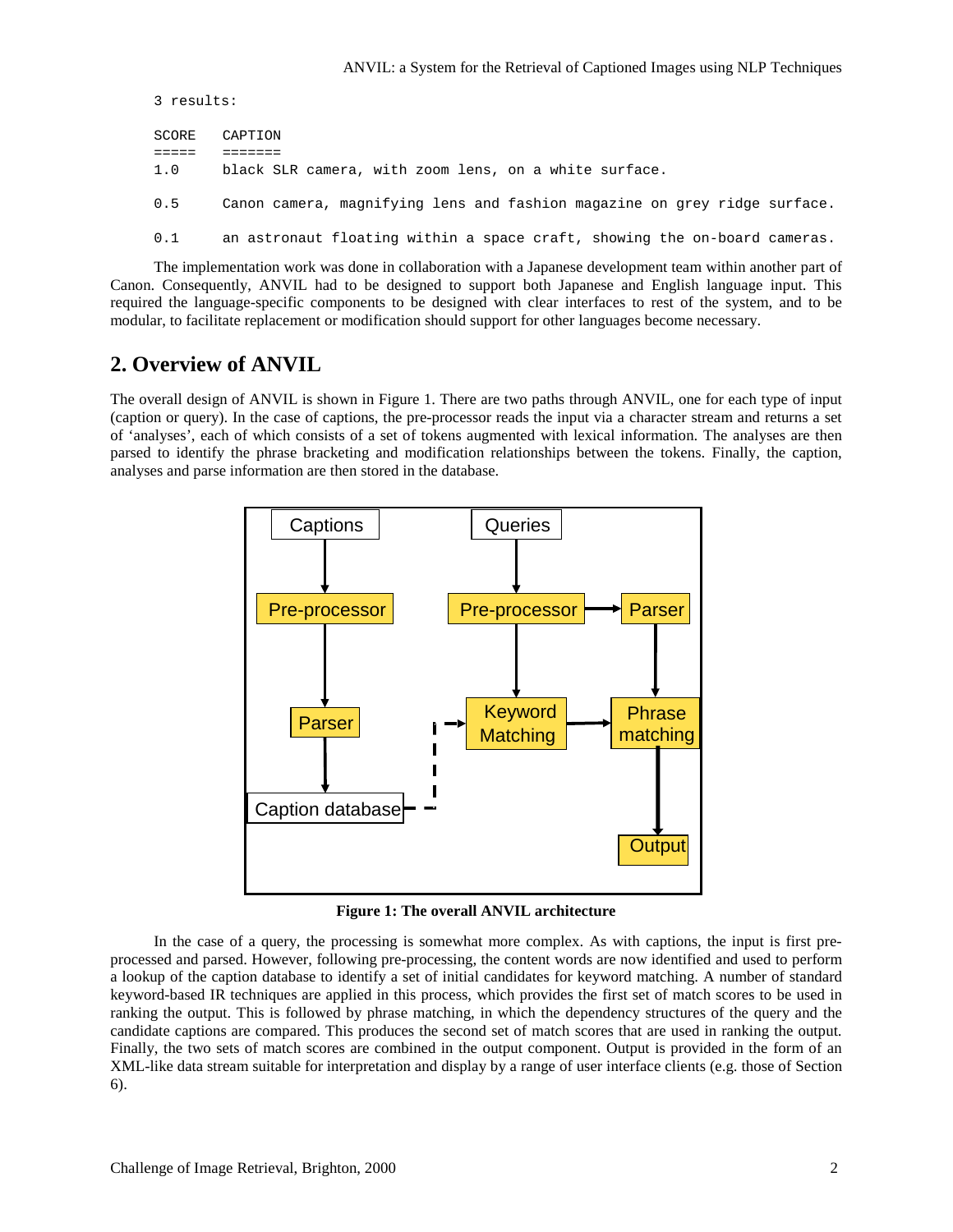## **2.1 The Pre-processor**

The purpose of the pre-processor is to perform the orthographic and lexical processing of the input. Consequently, most of the language-dependent parts of ANVIL are contained within this component. For Japanese, this involves a process known as *bunsetsu-splitting*, in which the input character stream is split into content-bearing meaning elements by looking for particles and inflectional endings. The design of the English pre-processor is shown in Figure 2.





The pre-processor reads the input and passes it first to the tokeniser, which splits the character stream into individual words. In many cases, these will be simple words, separated by white spaces, but in others the tokeniser will need to reliably identify special patterns such as numbers, dates and multi-word units (e.g. "*Houses of Parliament*" and "*in so far as*").

The tokeniser looks each word up directly in a lexicon of 170,000 fully inflected forms. The lexicon stores a variety of data for each word; the most important of which are the tag data and the word sense information. The tag data consists of part-of-speech (POS) tags and their *a-priori* probabilities, which are required in subsequent processing by the bigram tagger. The word senses are integers representing the meaning of each word, using a system of identifiers extracted from WordNet [3]. This system is designed such that synonyms are grouped into sets with a common identifier (known as a "synsetID"). The synsetIDs are augmented with a score to indicate their relative importance.

Even though the lexicon is relatively large, it is inevitable that some lookup operations will fail. In such cases, the morphological analyser attempts to identify the general syntactic category (noun, verb, adjective, adverb or unknown) of the token. It does this by comparing the token with a pre-defined set of affixes and associated syntactic categories. The accuracy of this operation is improved by applying various heuristics, e.g. looking for longest match first, checking that the resultant stem contains at least one vowel, and so on.

The output from the tokeniser is a lattice of analyses corresponding to the various ways in which the input can be tokenised. This lattice is then flattened into a sequence of separate tokenisations for input to the tagger. The tagger is a standard HMM-based, bigram tagger that was trained offline, using standard techniques, on text from the British National Corpus (http://info.ox.ac.uk/bnc). In most cases, it assigns a single POS tag to each word. However, some ambiguous words may receive more than one tag, resulting in the need for a further lattice-like structure as the output. This lattice is then flattened in the post-tagger, using an algorithm similar to that of the pre-tagger.

## **2.2. Lexical resources**

The acquisition and maintenance of a lexicon of 170,000 fully inflected forms is a considerable challenge, requiring the painstaking processing of information from a variety of lexical resources. The primary source of lexical information was a wordlist extracted from the BNC for word types with a frequency of 20 or greater. This was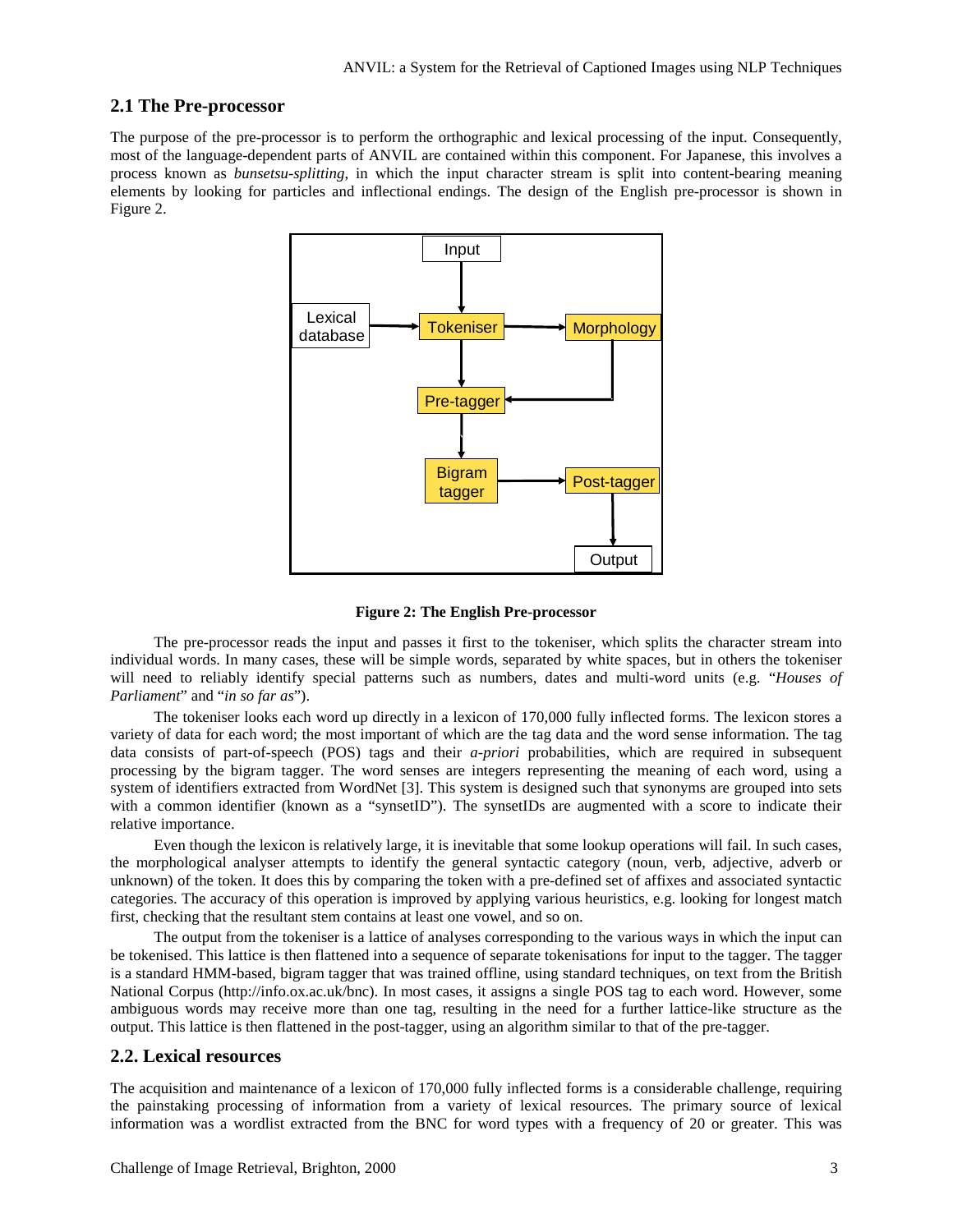augmented by further data from WordNet, in particular the synsetIDs, US English spellings and many multi-word units.

WordNet is also used for the calculation of the related terms provided by the query expansion process. These related terms are identified using a process known as *semantic broadening*, which is based on a procedure described in [4]. The basic idea is that for each synsetID, we traverse the WordNet 'ISA' hierarchy to find more specific terms (*hyponyms*) and more general terms (*hypernyms*). Similarity is measured by considering both the distance between nodes in the hierarchy and their information content (as measured using frequencies extracted from the BNC and WordNet's semantic concordance). Once these related words have been identified (offline), they are stored in the lexicon such that a simple lookup is all that is required at run time to expand the query (see Section 3).

# **3. Keyword matching**

Keyword matching in ANVIL uses a number of standard IR techniques to compare queries with captions. However, there are a number of important differences. Firstly, despite the name, the keywords are actually the content words from the caption (or query), as opposed to metadata keywords as typically used in the annotation of many commercial stock photography collections. (Although ANVIL can also handle this sort of keyword input, we will not discuss such processing here.) These keywords may be single words or compound terms. Secondly, the unit of comparison is the synsetID, so some elementary query expansion is taking place implicitly, since synonyms will share the same synsetID. In addition, the query is further expanded using the semantic broadening process described in Section 2.3.

The process begins with a database lookup on the content terms in the query to retrieve a list of candidate matching captions. ANVIL can be configured to limit the size of this list to a fixed value as a way of controlling the overall retrieval time (at the risk of missing some captions). ANVIL will then apply one of four keyword matching methods (depending on the configuration): vector cosine, two variants of the "run 6" algorithm described in [5] or a simplified version of the BM25 probabilistic formula [6]. In practice, each of these methods produces similar results, although the algorithm described in [5] gives slightly better accuracy on our test data and runs slightly faster. A further configuration parameter may then be used to specify a threshold below which low-scoring captions will be discarded.

# **4. The Parser**

ANVIL uses a cascaded, finite-state parser, which means that the grammar is divided into a number of levels ('cascades') and the rules are written in the form of regular expressions ('finite-state machines'). Input is in the form of a sequence of tokens and their associated POS tags, and the output consists of phrase bracketing and the modification relationships between the tokens. The rules are written in terms of lexical parts of speech, phrasal tags and specific words (to handle special cases).

Each grammar rule specifies a phrasal tag that will be constructed if the right hand side of the rule matches the input. For example:

np -> det? adj\* noun

specifies that a noun phrase (np) will be constructed if the input consists of an optional determiner, followed by any number of adjectives and a noun. This process provides bracketing information, but for modification relationships a system of variables is required. We therefore augment our notation with further variables, which are represented as elements shown after a colon in the notation. For example, the above rule could become:

```
np -> det? adj:mod{head}* noun:head
```
The variables are instantiated whenever the body of the rule matches the input. They can be indexed on another variable, using the  $\{\}$  notation. So in the above rule, the list of adjectives in the input is stored in the variable mod, which is indexed on the variable head. Alternatively, variables can be unindexed. So in the above rule, the input noun would be stored in the variable head. For example, if the input was "*red sunset*", then "*sunset*" would be stored in head, and "*red*" would be stored in mod{sunset}. The variables allow us to record relationships between words, which when combined with the cascaded design of the grammar rules, allows us to represent nested dependency structures that can be used highly effectively in subsequent matching operations. The grammar rules are compiled offline into finite-state machines and read into ANVIL at run time. This allows us to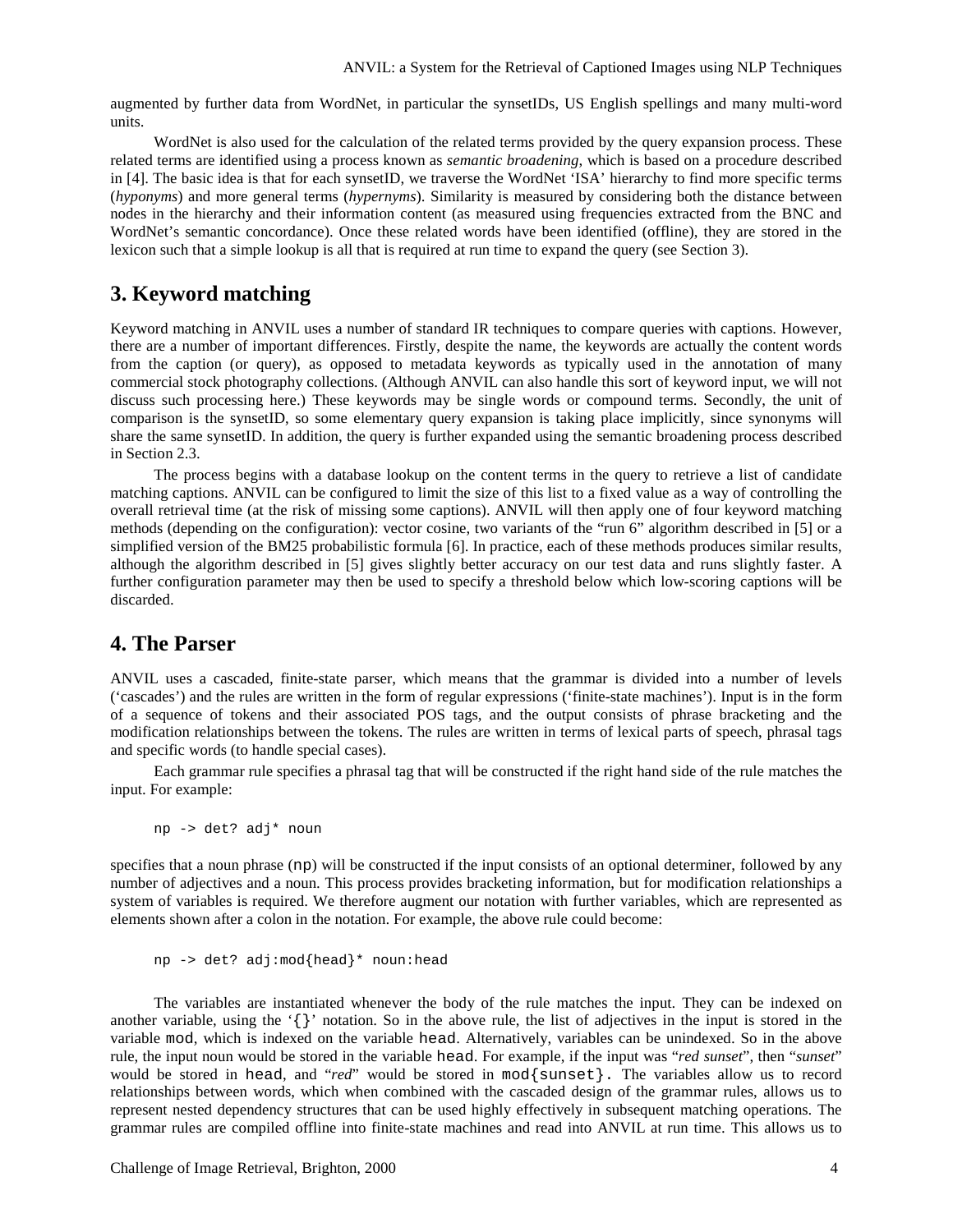iteratively refine the grammar separately from the development of the ANVIL code itself.

# **5. Phrase matching**

The goal of phrase matching is to increase the accuracy of retrieval in ANVIL. It does this by matching queries with captions, using the dependency structures produced by the parser. Phrase matching starts with the most important words and then descends through the dependency structure, either matching other words or skipping over them.

## **5.1 Phrase Matching Rules**

The process is guided by a set of rules that specify the types of structures that are allowed to match. In addition, the rules are augmented by scores to indicate the strength of various matches and their relative importance. The rules may also contain fixed expressions to match against certain special cases in the input, e.g. negation. A small set of example rules is shown below:

| head rule $\{$  |                                |                  |                                |
|-----------------|--------------------------------|------------------|--------------------------------|
| head            | $=$                            | 1.0<br>head      | $\Rightarrow$ mod_rule $0.7$ ; |
| head            | $=$                            | $mod[]$ 0.5      | $\Rightarrow$ mod rule 0.7;    |
| mod[]           | ?                              | 0.3              | $\Rightarrow$ Done 1.0;        |
| $\}$            |                                |                  |                                |
| $mod$ rule $\{$ |                                |                  |                                |
| mod[]           | $=$                            | mod[] 1.0        | $\Rightarrow$ mod rule 1.0;    |
| phead:prep[]    | $=$                            | mod11.0          | $\Rightarrow$ mod rule 1.0;    |
| mod[]           | $=$                            | phead:prep[] 1.0 | $\Rightarrow$ mod rule 1.0;    |
| phead:prep[]    | $\qquad \qquad =\qquad \qquad$ | phead:prep[] 1.0 | $\Rightarrow$ mod rule 1.0;    |
| amod[]          | $=$                            | amod $[]$ 1.0    | $\Rightarrow$ Done 1.0;        |
| amod            | $=$                            | 'not' 0.0        | $=$ Done $0.07$                |
| 'not'           | $=$                            | 0.0<br>amod      | $=$ Done $0.07$                |
|                 |                                |                  |                                |

The rules are composed of two main elements: a comparison and a continuation (we shall ignore the numerical elements for now). The comparison part represents a path through the dependency structure, and is specified by the items on the left hand side of the arrow  $(\Rightarrow)$ . The continuation part is specified by the item on the right hand side of the arrow, and this represents the rule that will be invoked if the comparison produces a match.

The rules are divided into levels. In the above example we have the two levels; the first being the head\_rule, which is where processing starts. The head\_rule above specifies that the heads of the query and caption should first be compared. If they match, then the mod\_rule is invoked. Alternatively, if the head of the caption matches any of the query modifiers, then again the mod\_rule is invoked. The third comparison in the head\_rule (containing the '?' symbol) allows us to 'skip over' any other words which do not have an effect on the match.

Within the mod rule (or any other continuation rule), the [] symbol means that each word that matched at the previous level (i.e. in this case the head\_rule) is inserted. This allows the current rule to access variables instantiated by a previous rule (e.g. if the heads had matched in the head\_rule then the first part of the mod\_rule allows us to compare their modifiers). Rules may also contain literal tokens (e.g. 'not') which allows us to identify cases of negation by checking whether an amod (adverbial modifier) matches the literal word "*not*". The process of phrase matching continues down each branch of the dependency structure until the special continuation Done is reached.

## **5.2 The Scoring System**

The numerical parts of the rules allow us to provide a measure of how well the caption and query match. There are two main elements to this: the *term factor*, which appears immediately after the comparison; and the *down factor*, which appears immediately after the continuation. The first of these can be thought of as a measure of match strength, and the latter of its importance. In the first part of the head\_rule above the term factor is 1.0 and the down factor 0.7.

As the matching process proceeds, any query words that take part in a match are assigned a *strength score* and a *weight score*. The match strength score is based on the product of the term factor, the similarity with the matching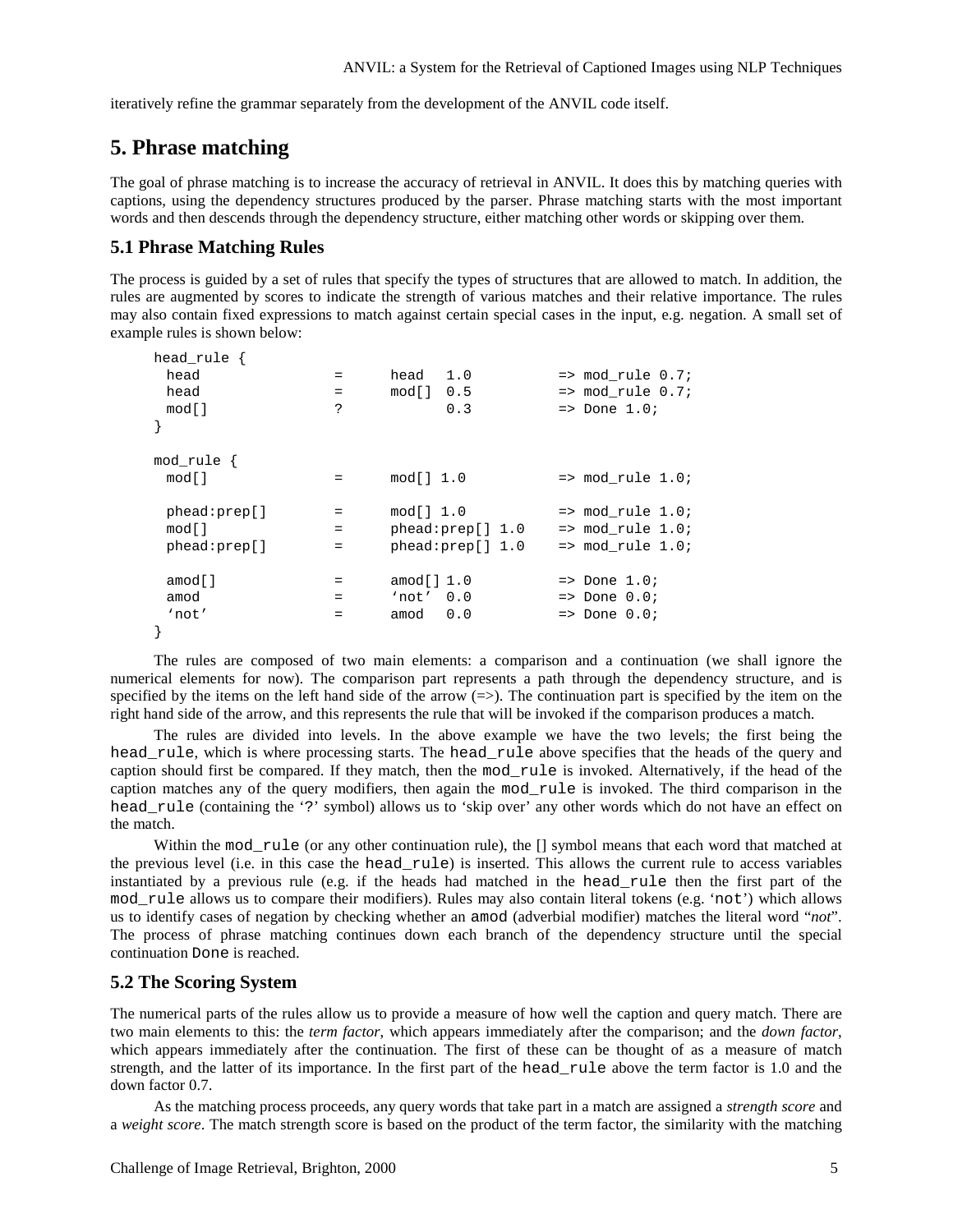caption word (calculated using the semantic broadening procedure described in Section 2.3) and the *up-score*, which is the value shown after the special continuation Done. The up-score is usually 1.0 (which leaves the match score unchanged), but in the case of negation, it can be used to reduce a match score to zero (hence the up-score of 0.0 in the final two parts of the mod\_rule).

The weight of each query word is calculated as the product of the down factors involved as each continuation rule is invoked. Once the entire dependency structure has been traversed (i.e. all applicable branches of the rule set have been explored) then the overall match score for the caption is calculated as  $\Sigma s_1w_i/s_i$  which returns a value in the range 0-1. This score is then combined with the keyword matching score (using by default the mean of the two scores) to rank the candidate captions returned by ANVIL.

# **6. User Interfaces**

# **6.1 1-D Design**

ANVIL currently has two main user interfaces. The first is a traditional, list-based ('Alta-Vista' style) interface, that presents the matching images and their captions as a ranked list. This is shown in Figure 3. This interface has the benefit that it is familiar, and it is intuitively evident that the highest ranking results will appear at the top of the list, so users can readily scroll down to find further matches. To make the match score more meaningful, a simple 'LED meter' widget was incorporated into the caption display area, so that users can compare match scores without needing to interpret numerical values. However, this type of interface design lacks structure, in that no attempt is made to group the images according to their similarity. For example, the query "*red toy car*" produces images of toys, cars and other related objects, but they are all interleaved in the ranking list.



**Figure 3: The 1D user interface design**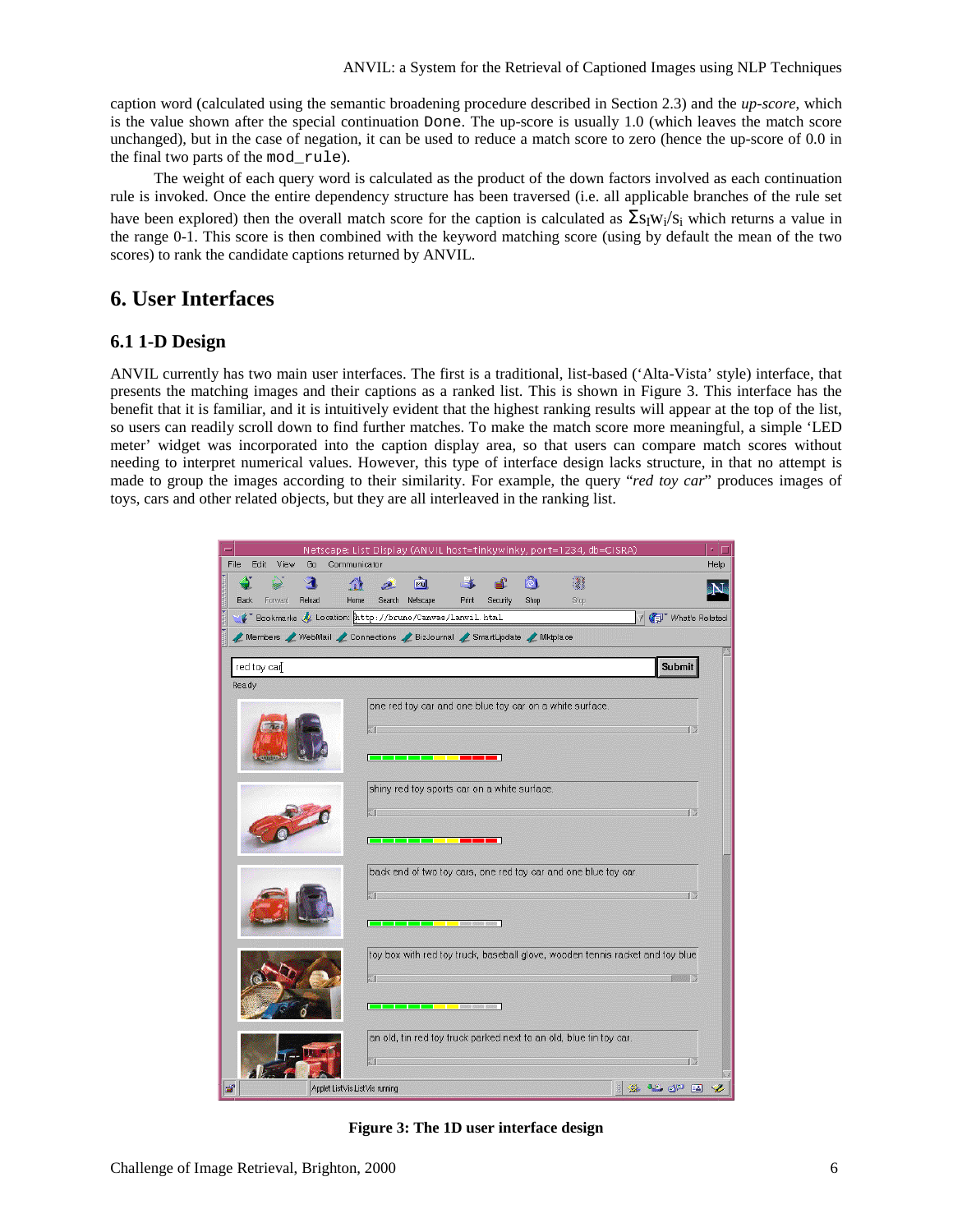## **6.2 2-D Design**

The second interface to ANVIL attempts to address this shortcoming by utilising a 2-D spatial layout interface (shown in Figure 4), which incorporates a number of novel features. The principle behind this design is that the layout makes clear the best matching image by placing it at the centre of the display (known as the 'focal image'). Other matching images are placed around this at a distance proportional to their similarity to the query. In addition, the other matching images are placed at distances from each other proportional to their mutual similarity. Hence, groups of similar images will tend to form clusters. Similar 2-D designs have been explored by [7], [8] and [9].

Animation is used to indicate to the user how these clusters are formed. On issuing a query, the display clears and the focal image appears, tightly surrounded by the remaining matches. Over the next few seconds the images then re-arrange themselves to find the position of highest mutual stability. The benefit of this is that rather than being confronted with a completed map (in which the nature of the various groupings may or may not be self-evident), the user can actually see the groups forming and hence gain some idea of each image's relative effect on the clustering process. In addition, the use of visual links (i.e. lines) between highly similar or dissimilar images helps to reinforce this effect.



**Figure 4: The 2D user interface design**

The similarities between the various images in the database are calculated offline, by iteratively applying the ANVIL matching process across all the captions in the database (i.e. treating each one as a separate query). Consequently, a simple database lookup is all that is required at runtime. For large image collections, the offline processing can take a considerable amount of time, so in practice we configure ANVIL to use keyword matching only and set thresholds to limit the number of results.

Evidently, the clustering process can result in some degree of overlap between the images. One way to avoid this is to use a grid layout algorithm so that images are laid out without overlaps but maintaining their relative proximities [10]. Another approach is to allow the user greater control over the manipulation of the images in the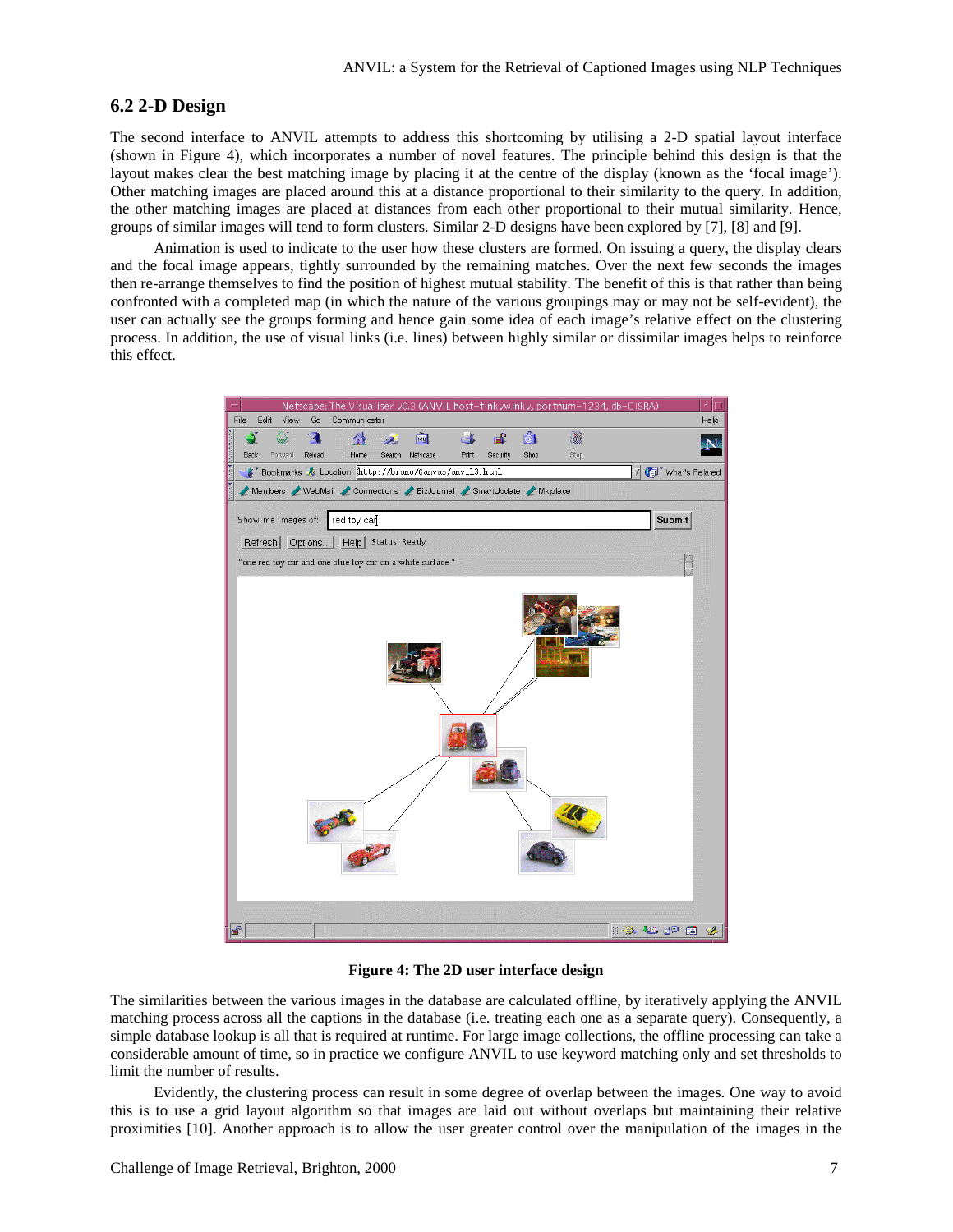display. The ANVIL 2-D client allows users to magnify and drag images anywhere on the screen, without affecting the linkage topology (i.e. the interconnecting lines). In addition, double clicking on any one thumbnail submits that image as a query-by-example, using its caption as a new query to ANVIL.

# **7. Evaluation**

## **7.1 Precision & recall**

A standard way of evaluating IR systems is to submit a series of queries, look at the documents returned for each one, and then compare these with a known set of relevance judgements (usually assigned in advance by a set of human judgements). This procedure has been common practice in the Text Retrieval community for many years and consequently a variety of standardised test sets are available (e.g. see http://trec.nist.gov). However, for the retrieval of captioned images, standardised test data is somewhat more limited. We therefore developed our own test set, using the following procedure.

First, a set of images was obtained - in this case the 1,700 images in the CISRA PhotoEssentials collection (http://www.photoessentials.com). These were captioned in accordance with a set of guidelines that had been drawn up as a result of an earlier in-house pilot study. Some images were given multiple captions (usually those in which the subject could be described by either a proper name or a general description), e.g. "*Big Ben, London*" and "*tall, ornate clock tower*". This resulted in a set of 1,932 captions, ranging from 1 to 22 words in length, with a mean length of 9.0 words.

The queries were obtained by examining a set of randomly chosen magazine images and generating phrases that could reasonably be expected to elicit such images. This resulted in a set of 47 queries, ranging from 1 to 6 words in length, with a mean length of 2.89 words. The relevance judgements were created by first submitting the queries to ANVIL in a variety of high recall configurations to create a pool of candidate results. These were then independently assessed for relevance by two human judges.

| Run                        | Precision at 10% recall |
|----------------------------|-------------------------|
| Keyword matching (Judge 1) | 86%                     |
| Keyword matching (Judge 2) | 85%                     |
| Phrase matching (Judge 1)  | 95%                     |
| Phrase matching (Judge 2)  | 92%                     |

#### **Table 1: Evaluation results**

The query set was submitted to ANVIL and the results evaluated using the standard TREC evaluation procedure. The results for precision at 10% recall are shown in Table 1. ANVIL is aimed at casual users, many of whom may be unwilling to look through a large list of results to find a good one [11]. Therefore, we are mostly concerned with the contents of the first few retrieval results, and precision at 10% recall gives a good indication of this.

## **7.2 Performance and scalability**

The previous test used a database of 1,700 images and 1,932 captions, which is of relatively modest size when compared with many of the typical stock photography collections currently available. Consequently, we need to be concerned with how well ANVIL performs when the database size is scaled up to more realistic proportions. We therefore ran a further set of trials, measuring the time taken for database creation and querying as the number of captions was increased.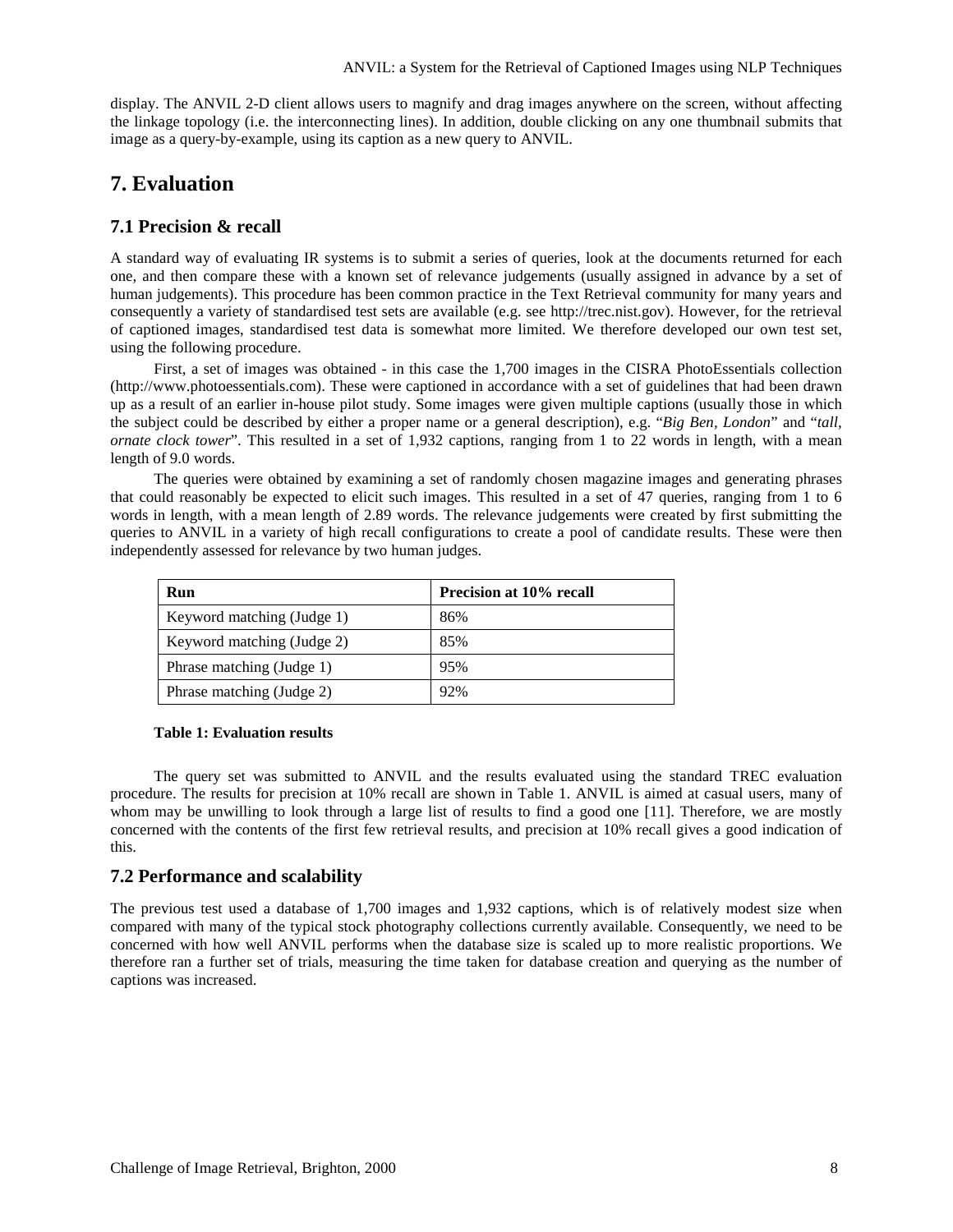

**Figure 5: Database creation time against number of captions**

As with the previous evaluation, suitable standardised test data is scarce, and again we had to create our own test set. We did this by randomly extracting noun phrases from the parsed Wall Street Journal corpus, with a minimum length of 3 words and a maximum of 60 words. These would act as our caption data. We then grouped them into collections ranging in size from 10,000 to 80,000 captions, and built databases from them. The time taken to create these databases on a Sun Ultrasparc 5 machine running Solaris is shown in Figure 5, as elapsed time. The resultant file sizes are shown in Figure 6. It can be seen that both quantities scale up fairly linearly with the number of captions, which is what we would hope for.



**Figure 6: Database size against number of captions**

The time taken to execute 50 queries is shown in Figure 7. For this run, ANVIL was configured to use Smeaton & Quigley's algorithm for keyword matching followed by phrase matching. If vector cosine is used for the keyword matching, ANVIL runs significantly more slowly. The graph shows that the correlation is again roughly linear. The overall processing time is limited by controlling various configuration parameters. For example, the number of candidate captions passed through the system can be limited, or the minimum score thresholds can be raised. However, detailed profiling of the run time behaviour of the system shows that the bottleneck is actually in the database access rather than the language processing. Consequently, further performance tuning efforts would be best focussed on improving database caching or using a more compact external representation.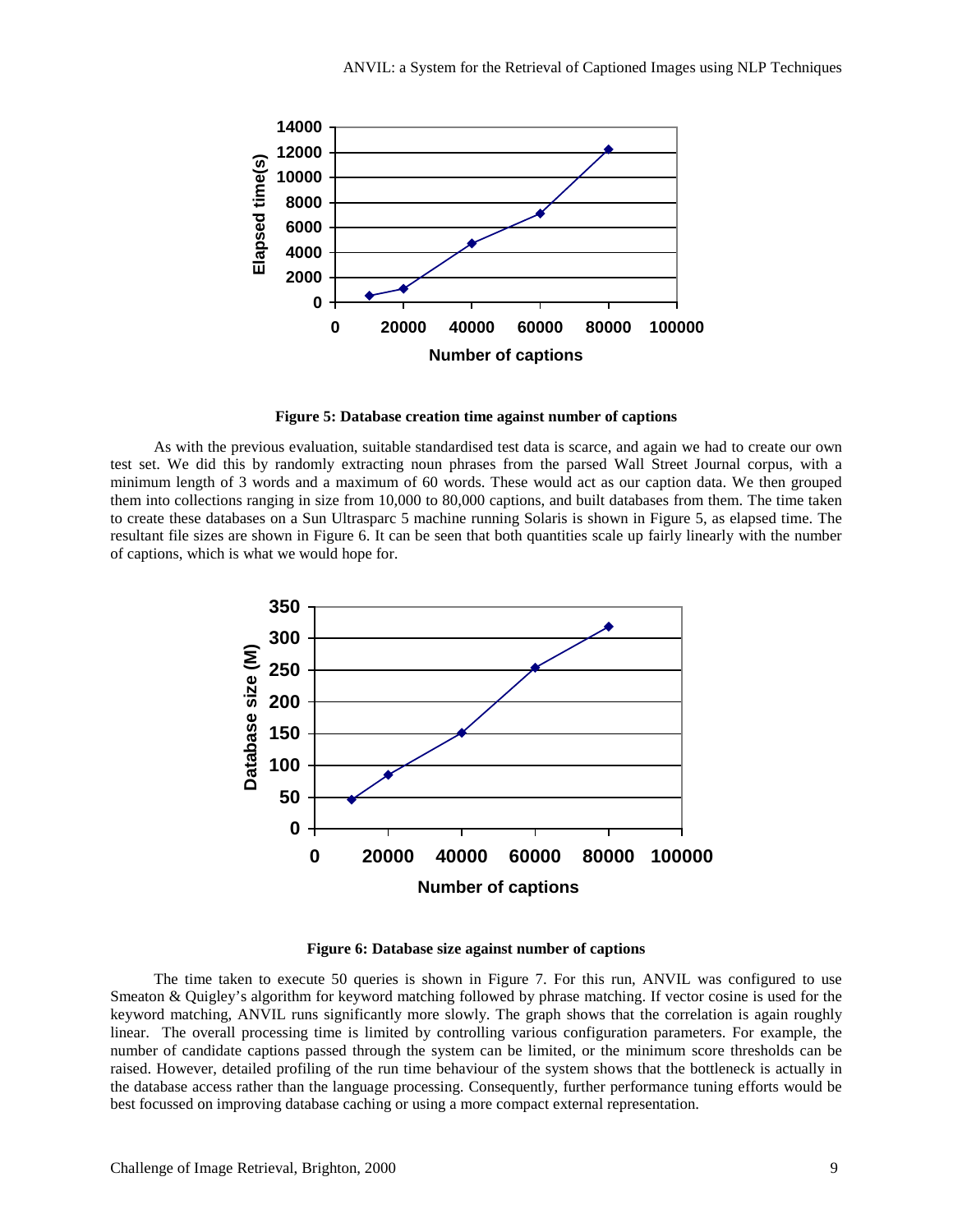

**Figure 7: Querying time against number of captions**

# **7.3 User Interface Pilot Study**

The two interfaces described in Section 6 were evaluated in a pilot study<sup>1</sup> [12]. Previous studies have shown that the use of browsing increases as the specificity of retrieval tasks decreases [13]. Therefore, systems that provide good support for browsing should facilitate more abstract tasks more effectively than systems that do not. The aim of the study was therefore to test whether the 2D interface provided better support for more abstract tasks than the 1D interface. The levels of abstraction were defined using Eakins' classification scheme [14], which consists of the following three levels:

- 1. Retrieval tasks based on visual features, i.e. colour, texture, shape, etc.
- 2. Retrieval tasks based on derived attributes, i.e. objects of a given type ("*a lake at sunset*") or named entities ("*St. Paul's Cathedral*")
- 3. Retrieval tasks based on abstract attributes, i.e. named events or themes ("*The FA Cup Final*") or emotive responses ("*romantic love*")

| N <sub>0</sub> | <b>Search task description</b>                                                                                                                                                                                           |
|----------------|--------------------------------------------------------------------------------------------------------------------------------------------------------------------------------------------------------------------------|
|                | Can you find two images that portray the feeling of 'countryside'?                                                                                                                                                       |
| 2              | Imagine you are writing an article for a magazine that reports on the latest results of the World<br>Chess Championship. You want to accompany the text with an image. Use the system to find<br>two appropriate images. |
| 3              | Can you find two images that portray 'friendliness'?                                                                                                                                                                     |
| $\overline{4}$ | Can you find two images that portray 'romantic love'?                                                                                                                                                                    |
| 5              | Imagine that you were given the task to illustrate a cover for a book that deals with alienation.<br>Can you find two alternatives that portray the feeling of 'remoteness in the big city'?                             |
| 6              | Do you consider the technological advances of recent times good or bad for our society?<br>Depending on your belief, can you find two images that support your opinion?                                                  |
| 7              | Find two images of your favourite fruits.                                                                                                                                                                                |
| 8              | Can you find two images that are good representations of 'ruins'?                                                                                                                                                        |

## **Table 2: Retrieval tasks**

l

<sup>1</sup> performed in collaboration with the University of Glasgow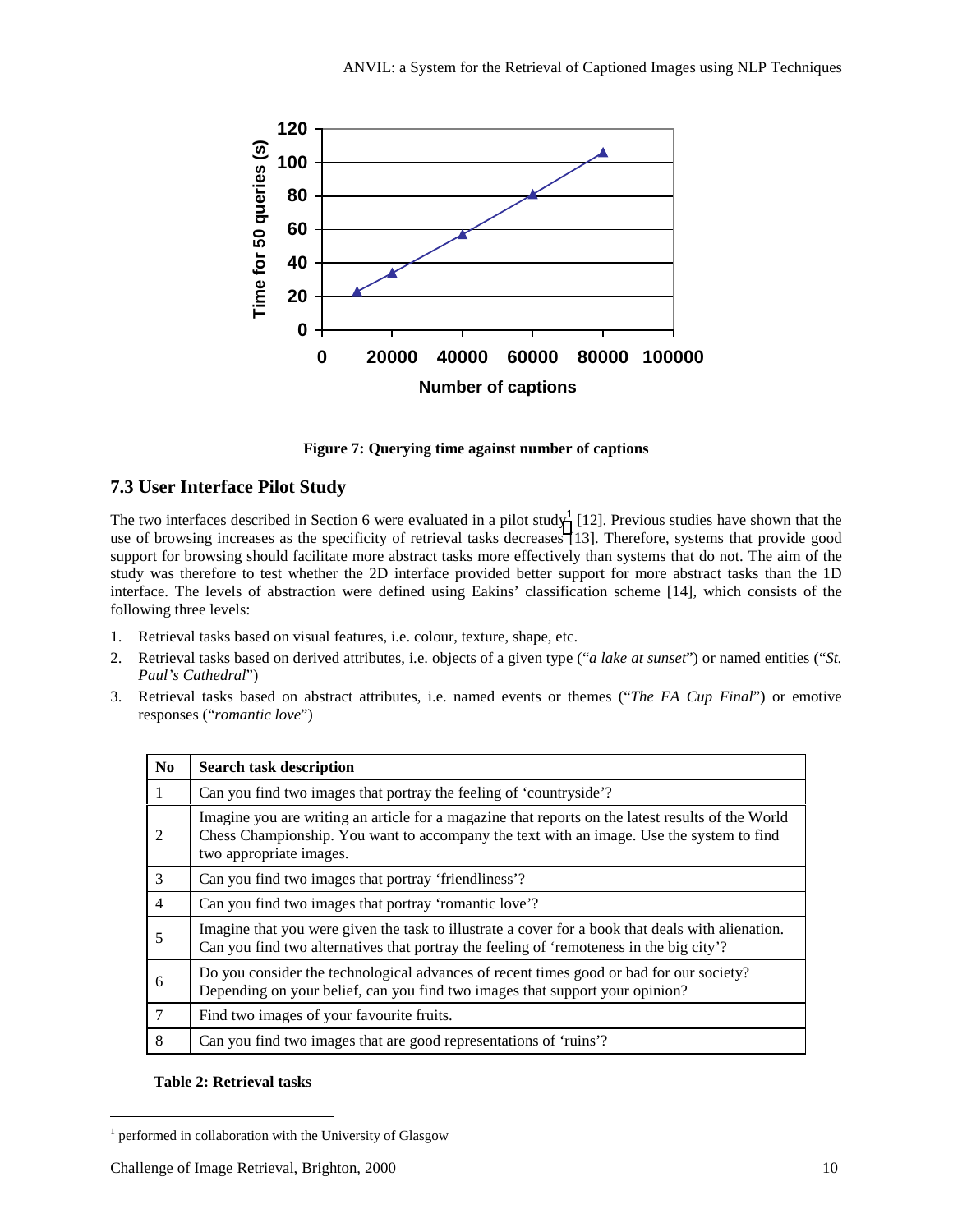The study took the form of a controlled experiment using a between-groups design, with the user interface as the independent variable: either UI1 (the 1D interface) or UI2 (the 2D interface). 16 participants were recruited from the University of Glasgow, and each underwent the following procedure:

- 1. **Orientation**: an explanation of the experiment and its purposes
- 2. **Training**: an opportunity for the participant to briefly explore the UI and ask questions
- 3. **Tasks**: the participant followed a set of eight written tasks and would attempt to retrieve the two most appropriate images for each.
- 4. **Questionnaire**: upon completion of each task the participant would fill in a questionnaire scoring the UI on a set of nine 7-point semantic differentials and three 5-point Likert scales.

The experiment was conducted in Glasgow University's usability lab, on a Pentium PC with an Internet connection to the ANVIL server running remotely at Canon Research Centre Europe. Table 2 shows the eight retrieval tasks, each of which was designed to correspond to either level 2 or level 3 in Eakins' classification scheme. The questionnaire was designed to elicit measures of the effectiveness, efficiency and user satisfaction of each interface. The semantic differentials and Likert scales for the questions are summarised in Tables 3 and 4 respectively.

In addition to the questionnaire data, the experiment gathered a limited amount of quantitative data, in the form of the time taken and the number of textual queries required to complete each task. The Mann-Whitney (U) test was used to assess the significance of the findings. Table 5 summarises the results that were statistically significant.

| <b>Tested</b>              | <b>Differential 1</b> | <b>Differential 2</b> |
|----------------------------|-----------------------|-----------------------|
|                            | Clear                 | Unclear               |
| Was the task?              | Simple                | Complex               |
|                            | Interesting           | Boring                |
| Was the search<br>process? | Simple                | Complex               |
|                            | Pleasant              | Unpleasant            |
|                            | Easy                  | <b>Difficult</b>      |
|                            | Restful               | Tiring                |
| Were the retrieval sets?   | Relevant              | Irrelevant            |
|                            | Useful/Appropriate    | Useless/Inappropriate |

## **Table 3: Semantic differentials**

| <b>Statements</b>                                                            |  |  |
|------------------------------------------------------------------------------|--|--|
| 1. I had a clear idea of the image that would satisfy the task's requirement |  |  |
| (a well-defined information need)                                            |  |  |
| 2. I am positive that I saw all the alternatives relating to the task given  |  |  |
| (level of recall)                                                            |  |  |
| 3. I am satisfied with the image(s) I found to help me with the task at hand |  |  |
| (satisfied with overall outcome of the search process for particular task)   |  |  |

## **Table 4: Likert scale statements**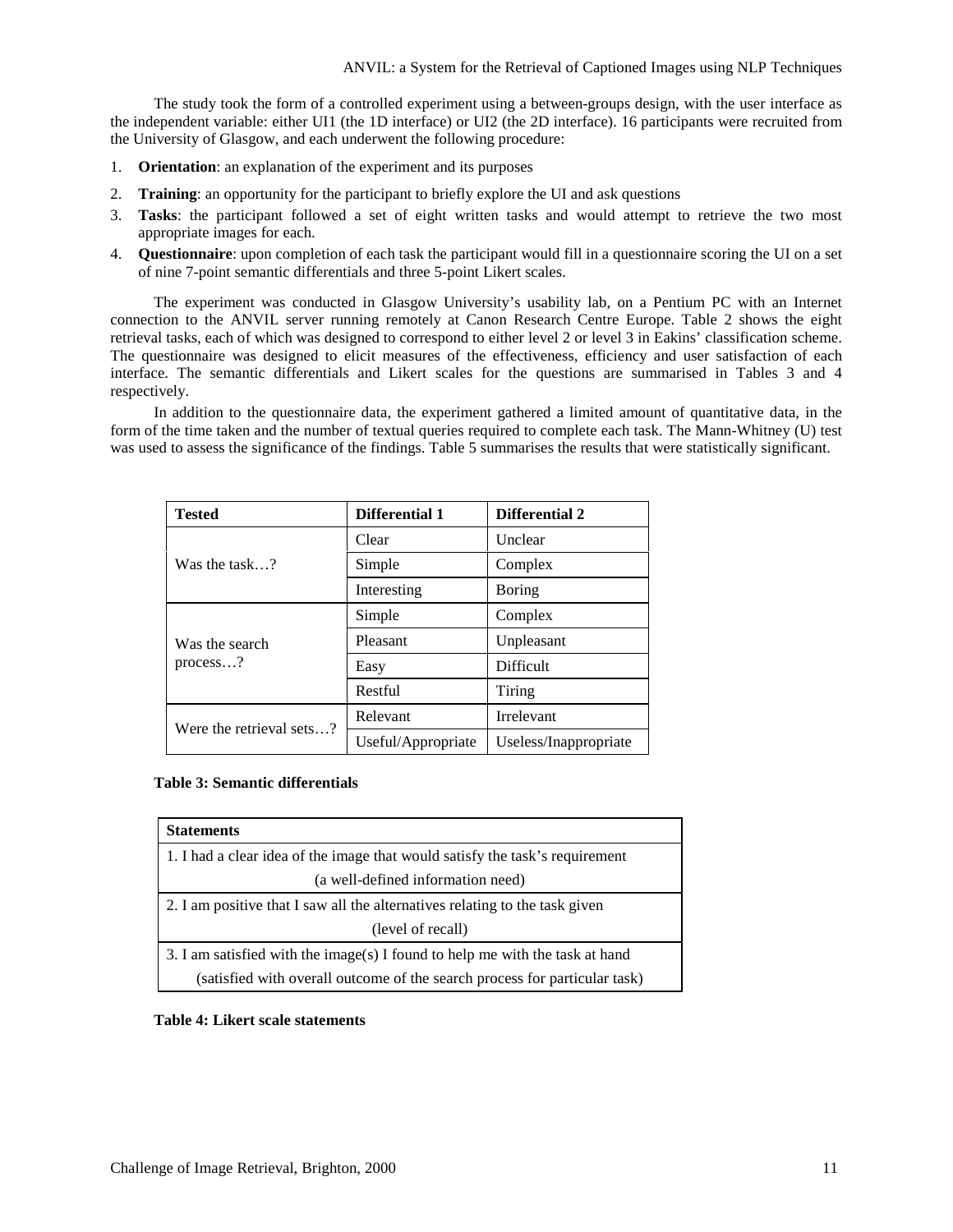| Finding                                                                                                                                                     | Level of significance |
|-------------------------------------------------------------------------------------------------------------------------------------------------------------|-----------------------|
| Participants using UI2 tended, on average, to regard the tasks in a more<br>positive way than those using UI1 (means: $UI2=2.4$ , $UI1=3.4$ )               | 0.005                 |
| Participants using UI2 characterised the search process as easier than those<br>using UI1 (means: UI2=2.7, UI1=3.0)                                         | 0.05                  |
| Participants using UI1 were more certain that they saw all the possible images<br>relevant to the task than those using UI2 (means: $UI2=3.0$ , $UI1=2.2$ ) | 0.025                 |
| Participants using UI2 used a smaller number of textual queries per task than<br>those using UI1 (means: $UI2=3.7$ , UI1=4.0 queries)                       | 0.025                 |
| Participants using UI2 took, on average, less time to complete each task than<br>those using UI1 (means: $UI2=4.1$ , $UI1=5.2$ minutes)                     | 0.05                  |

## **Table 5: Statistically significant findings**

The questionnaire was designed to elicit data on the effectiveness, efficiency and user satisfaction of the interface. The results for each of these criteria may be summarised as follows:

- **Effectiveness**: this criterion considers the accuracy and completeness with which users achieve specified goals. The participants rated UI1 significantly better than UI2 in presenting all the relevant alternatives in relation to a given task ( $p=0.025$ )
- **Efficiency**: this criterion considers the resources expended in achieving the specified goals. Participants needed significantly less time to complete each task when using UI2 (p=0.05)
- **User satisfaction**: this criterion considers the comfort and acceptability of the system to its users. Participants indicated that UI1 was simpler, easier and more restful. However, UI2 was assessed as providing a significantly more pleasant experience (p=0.05).

In order to reject the null hypothesis, we would expect to UI2 to outscore UI1 in all three criteria. Since many of the results proved to be non-significant ( $p>0.05$ ), the null hypothesis cannot be rejected. However, this study was investigative in nature, and the findings at this stage should be considered as exploratory rather than conclusive. We therefore hope to further refine both interfaces and explore the principles underlying each design with more detailed experiments and studies.

# **8. Conclusions**

This paper has described ANVIL, a natural language based system for the retrieval of captioned images. Evidently, ANVIL is different to many other IR systems in that it works with short captions rather than complete documents. This allows us to apply a more detailed NL analysis than may otherwise be the case. In addition, we have not needed to consider the type of discourse-level phenomena that affect the sentences typically found in larger texts. Conversely, larger texts provide more data concerning the topic of a document, which can make a significant contribution to retrieval performance.

Whatever type of approach is used, the process of designing product-level IR systems relies on finding the right balance between the need for accuracy and the computational overheads that this incurs. We also need to balance the needs of different types of user: phrase matching is designed to assist those who can precisely formulate their information need; the 2D interface is designed to assist those who cannot. In ANVIL we hope we have found a good balance, and look forward to further evaluation of its performance as a publicly accessible, live system in the near future.

# **References**

- 1. Sparck-Jones, K. What is the role of NLP in text retrieval? In Strzalkowski T (Ed.) Natural Language Information Retrieval. Kluwer, 1999.
- 2. Flank, S. A layered approach to NLP-based information retrieval. Proceedings of the  $36<sup>th</sup>$  ACL and  $17<sup>th</sup>$ COLING, 1998, pp 397-403.